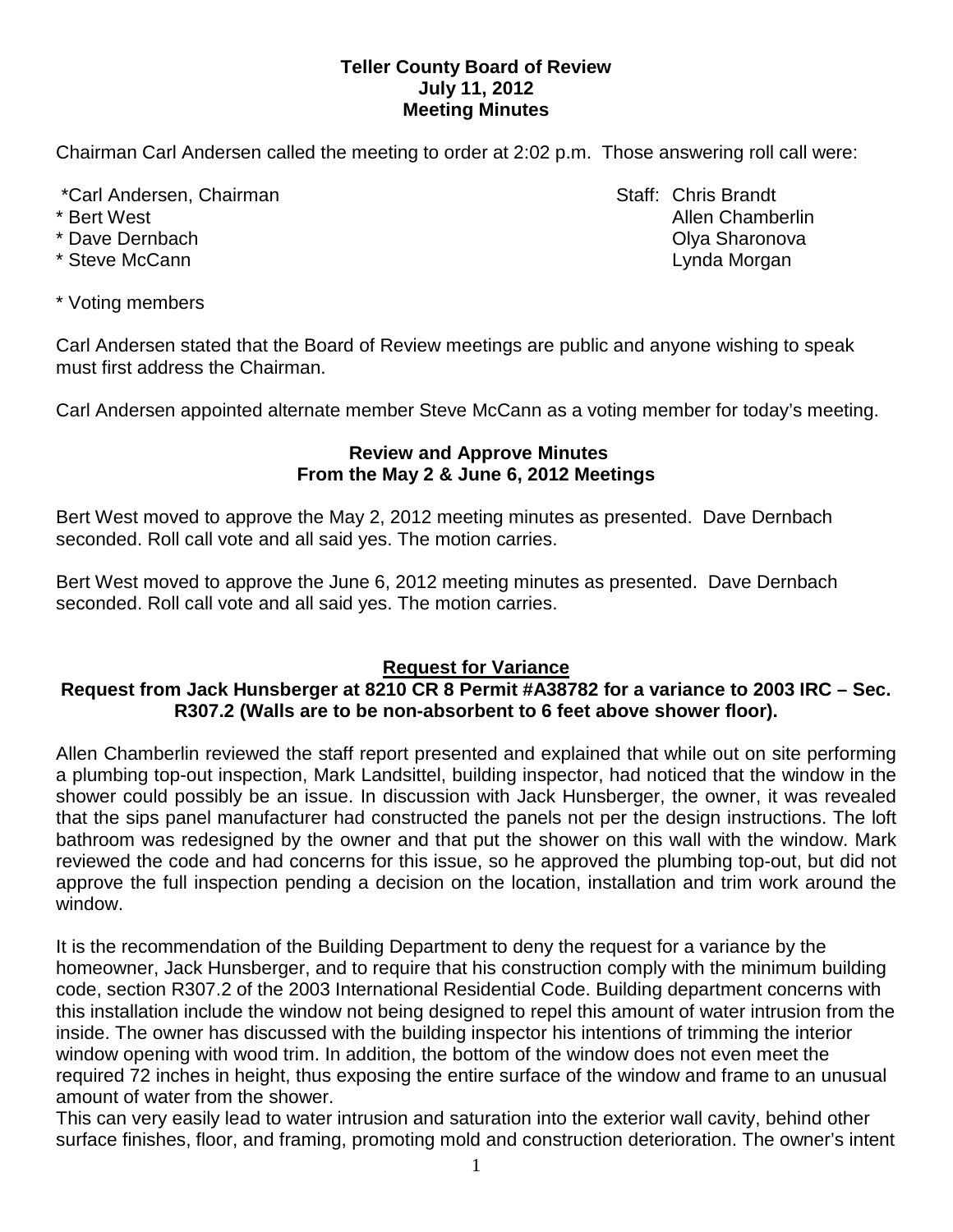to install a shower curtain is just a band aid and does not meet the modifications section of the building code in section 104.10.

At a quick glance of the measurements as drawn on the plan, it appears to staff that there are several alternatives to the proposed layout that should be considered before looking at a modification to the code.

Mr. Jack Hunsberger is present.

There was a discussion between Allen Chamberlin and the Board on the intent of the code and how the minimum intent of the code could be met, which included but was not limited to the following:

> Mr. Hunsberger may be able to provide documentation that the window was designed for this application, i.e. water impermeable and tempered He may remove the window or move it up to 72" Mr. Hunsberger may also be able to use glass block with sealed grout

Mr. Hunsberger gave a synopsis of the situation that included but was not limited to the following:

Sips panels were delivered precut Framer notified Mr. Hunsberger that shower will not fit into the original designated space, and that the shower needed to go on the exterior wall just to fit Window is an operable fiberglass model, no wood in the frame; however the rest of the wall framing is 2x6 wood studs Mr. Hunsberger is planning on using a shower curtain over the window to solve the issue brought up by the inspector Mr. Hunsberger presented pictures to the Board, showing the location of the window in question from the inside and outside of the house

There was further discussion between Mr. Hunsberger, Allen Chamberlin and the Board on the intent of the code and how the minimum intent of the code could be met, which included but was not limited to the following:

> Allen Chamberlin explained to the Board and to the homeowner how the bathroom can be rearranged in order to comply with the codes

Window's glass would have to be replaced with tempered glass and window would have to be completely sealed in order to comply with codes

The issue was identified early in the construction process, and can be resolved Shower can be smaller than 30"x36"

Owner can put glass block on the inside; with glass block on the inside the window can stay non-tempered

Owner may be able to use another non permeable window on the inside to meet the code

Carl Andersen opened the matter up for public comment. No public comment. Close public comment.

Bert West moved to deny the request from Jack Hunsberger at 8210 CR 8 Permit #A38782 for a variance to 2003 IRC – Sec. R307.2 (Walls are to be non-absorbent to 6 feet above shower floor). Dave Dernbach seconded.Roll call vote and all said yes. The motion carries.

Mr. Hunsberger was advised of his appeal rights.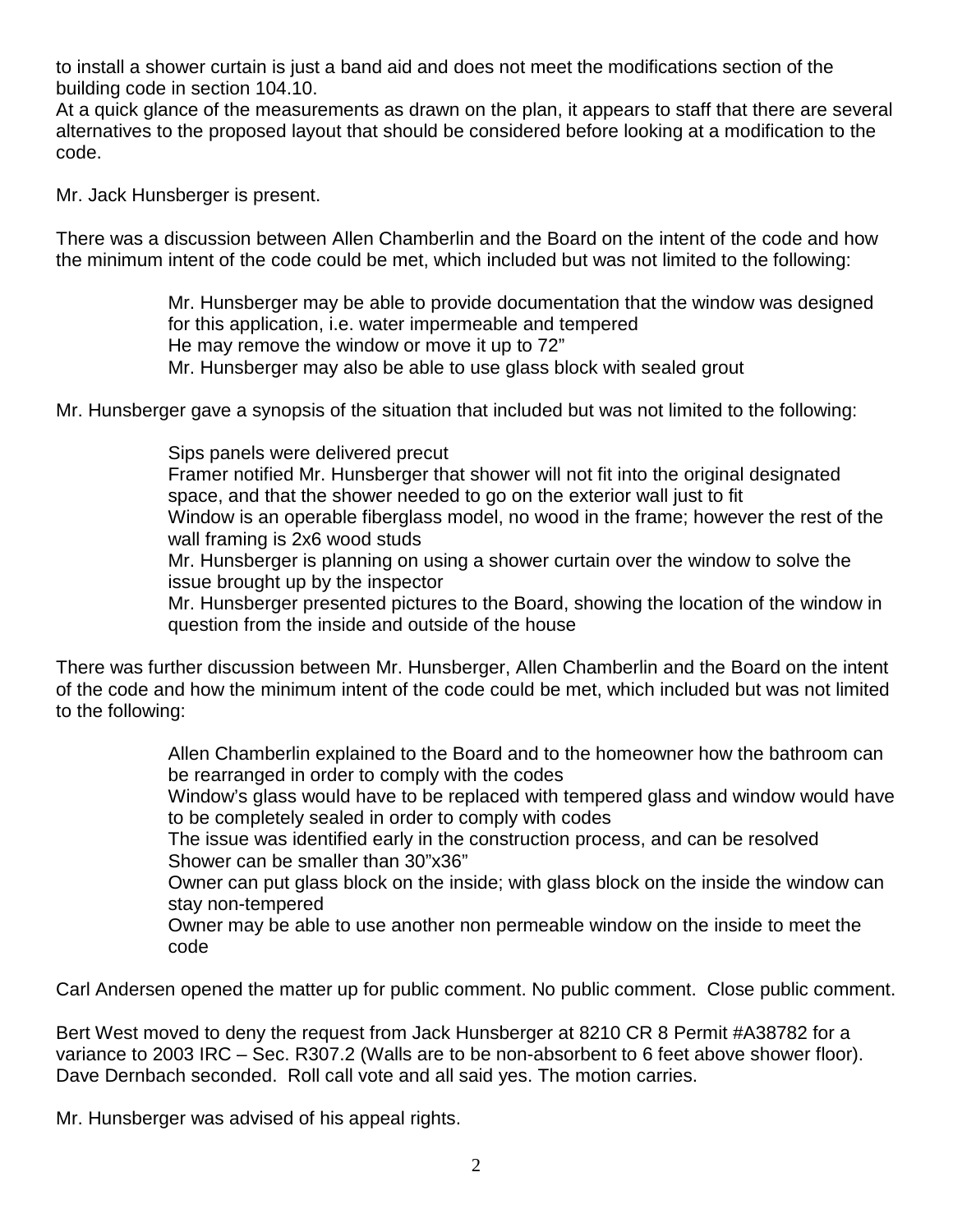### **Contractor Licenses Industrial Contractors/Managers Inc. Burnell Zercher Class A**

Mr. Zercher is present. Mr. Zercher gave a brief overview of his recent work history and building experience, which included but was not limited to the following:

> Mr. Zercher stated that the company had a Class A license several years ago in Teller County, at that time have done a lot of work for CC&V Mine However since they let the license lapse they are here again reapplying since the Mine is back and ready to do more work Mr. Zercher started working in construction in 1983 He has built Steel Mills, Power Plants, and Churches

Chris Brandt indicated everything was in order with the State.

Carl Andersen opened this matter up for public comment. No public comment. Close public comment.

There was further discussion between the applicant, Allen Chamberlin and the Board, which included but was not limited to the following:

> Mr. Zercher noted that the correct name of his company is "Industrial Constructors/Managers Inc.

Allen Chamberlin brought up a question regarding one of the reference letters, and the question was resolved

Dave Dernbach moved to grant the Industrial Constructors/Managers Inc., with Burnell Zercher as the examinee, a Class A license, upon receipt of one more reference letter specifically from HGF Architects describing Class A projects. Bert West seconded. Roll call vote and all said yes. The motion carries.

### **Keystone Construction of the Rockies, Inc. George S Matty Upgrade from Class B to Class A**

Mr. Matty is not present. Matter was deferred to the end of the meeting.

#### **Thin Air Home Repair & Remodel, LLC Mitchell Walma Class C-1**

Mr. Walma is present. Mr. Walma gave a brief overview of his recent work history and building experience, which included but was not limited to the following:

Mr. Walma has been in the construction industry since he was 10 years old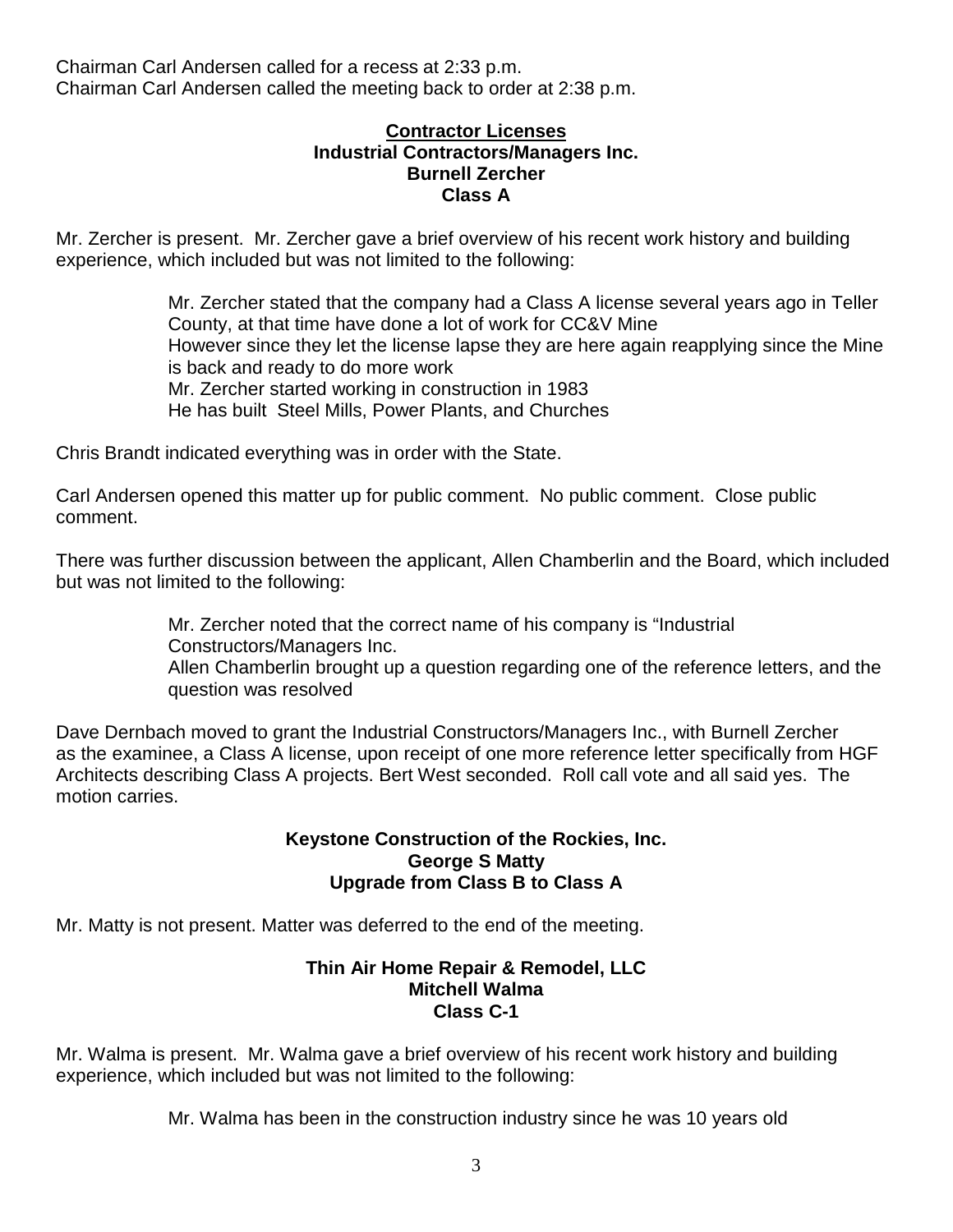Also was a director of facilities maintenance of YMCA for 3 ½ years, where he supervised: flood and fire mitigation, the construction of 2 new residence halls, a large deck for kids' performances, and maintenance of over 30 buildings Now he would like to start his own business Familiar with Building Codes Currently holds a Class E license with Pikes Peak Regional Building Department Board discussed the differences between a Class E license from Pikes Peak Regional Building Department and Teller County Class C-1 license, After the Board determined that a Class E is more restrictive then Class C-1, a suggestion was made for the examinee to take a Teller County Class C-1 license test

Chris Brandt stated for the record that Mr. Walma completed the blanks in the contractor application.

Carl Andersen opened this matter up for public comment. No public comment. Close public comment.

There was further discussion between the applicant, Allen Chamberlin and the Board, which included but was not limited to the following:

> Mr. Walma stated that if he was asked to build a small addition, he would be comfortable doing that work, using subcontractors and following all the codes. The YMCA position did not allow him to get hands on experience The Board was advised by staff that they can grant the Class C-1 Limited License Mr. Walma was open to that option

Bert West moved to grant Thin Air Home Repair & Remodel, LLC, with Mitchell Walma as the examinee, a Class C-1Limited License, not allowing any building additions to habitable structures. Dave Dernbach seconded. Roll call vote and all said yes. The motion carries.

Carl Andersen has noted for the record that the agenda item: We Win Enterprises, LLC, Inc. / Daniel W. Spence / Class C-1, was withdrawn.

# **Board Discussion**

# **A. Discuss Amended Teller County Building Code: Article II – Licenses and Registration, (Qualifications for Licensing in Teller County).**

Staff presented information concerning Section 102.g – Insurance Requirements, concerning the 30 day cancellation notice, for the Board's discussion.

Staff stated that the Section 102.g – is outdated and causes a lot of issues and delays for the contractors, insurance carries and the Building Department.

There was further discussion between the Board members and staff, which included but was not limited to the following

> Accord has changed the insurance certificate form; so the insurance agents are no longer able to include the 30 day cancelation notice in the form After that Building Department started requiring a "Common policy conditions page" to be included with the submittal of an application, it was notified by the legal department that that page did not satisfy the requirements of the current code Building Department is getting a lot of resistance and negative feedback from contractors and insurance agents regarding this requirement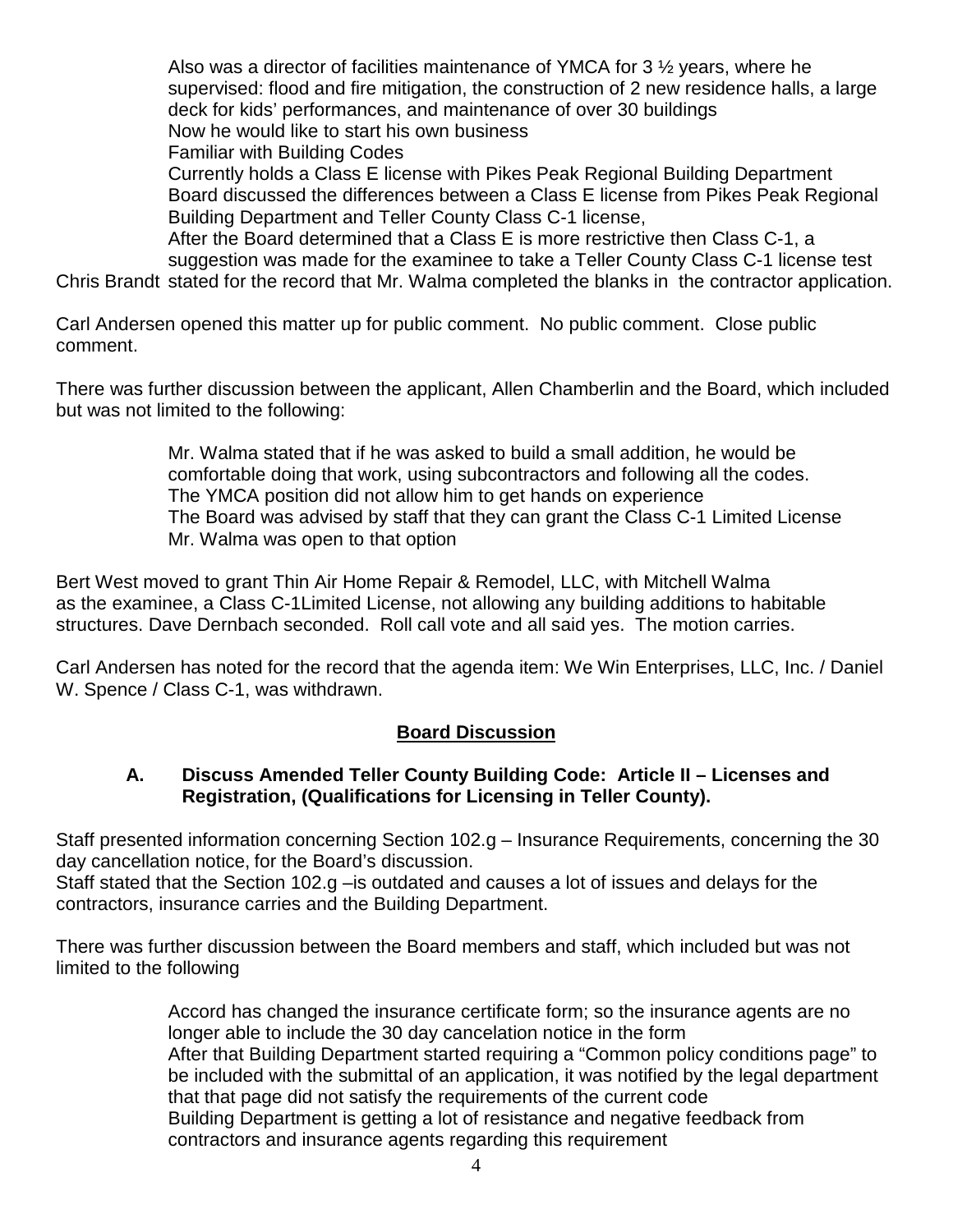Then Building Department started requiring "The endorsement changes to the policy page", and encountered even more difficulties

After speaking with one of the major insurance agents in this area, certain items were explained to the Building Department:

- 1. Most major insurance companies no longer offer 30 day cancellation notices in their policies
- 2. In order to get "The endorsement changes to the policy page" the insurance agent has to request it for every policy and every contractor, making it a very long and difficult process
- 3. Obtaining the endorsement page to the policy, or the 30 day cancellation writing in the form, still does not guaranty the compliance from the insurance companies and notice to the Teller County
- 4. If the insurance companies offer 30 day notification, Teller County Building Department may be notified anyway
- 5. Pikes Peak Regional Building Department no longer requires 30 day cancellation notification to be included in its insurance requirements

The staff is asking the Board to consider and recommend to the Teller County Board of County Commissioners to amend Article II, Section 102.g – Insurance Requirements to delete the 30 day cancellation notice.

Staff has asked the Board to submit their comments for the rest of the discussion on Article II – Licenses and Registration to the Building Department prior to the next Board of Review meeting on August  $1<sup>st</sup>$ , 2012.

Carl Andersen opened the matter up for public comment. No public comment. Close public comment.

Carl Andersen moved to continue the agenda item, Discuss Amended Teller County Building Code: Article II – Licenses and Registration, (Qualifications for Licensing in Teller County) to the next meeting on August 1<sup>st</sup>, 2012; and for the staff to bring the item concerning Section 102.g – Insurance Requirements, to delete the 30 day cancellation notice, back before the Board as a consider and recommend to the Board of County Commissioners. Bert West seconded. Roll call vote and all said yes. The motion carries.

# **Contractor Licenses Keystone Construction of the Rockies, Inc. George S Matty Upgrade from Class B to Class A**

Mr. Matty is still not present.

Carl Andersen moved to continue this item.

There was further discussion between staff and the Board, which included but was not limited to the following:

> Mr. Matty was pulled off of the agenda twice before, once due to not passing an ICC test and therefore not meeting the requirements, and the second time due to a family emergency

> Bert West suggested denying the request and requiring George Matty to resubmit the entire application in the future

> Staff notified the Board that Mr. Matty believes that ICC made a mistake in regards to his test and is in the process of working it out